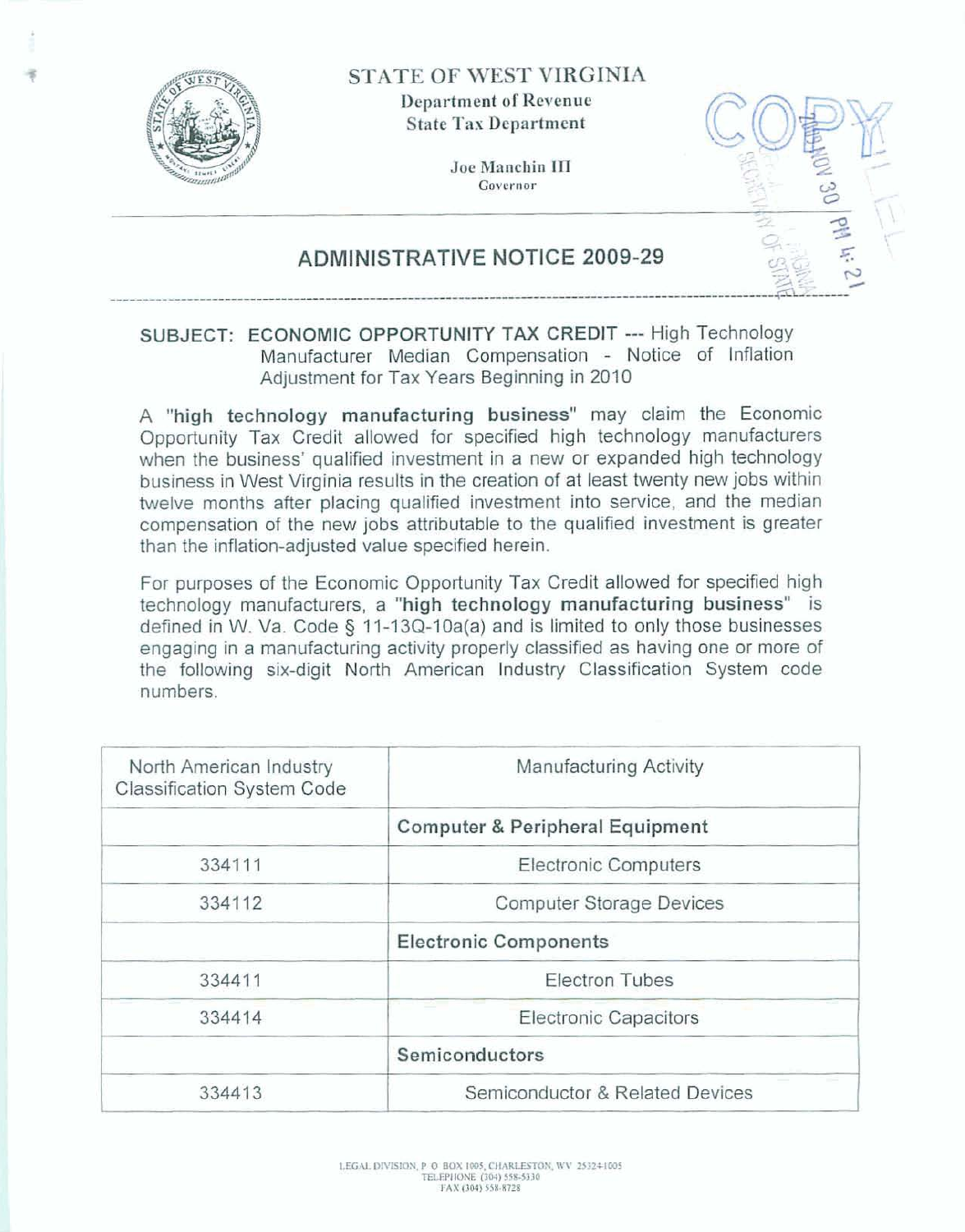## ADMINISTRATIVE NOTICE 2009-29 PAGE 2

| 33295، |
|--------|
|--------|

The median compensation of the new jobs for purposes of the Economic Opportunity Tax Credit allowed for specified high technology manufacturers is subject to annual adjustment for inflation. This adjustment is determined by the State Tax Commissioner using the methodology described in subsection 11-13Q-10a(c)(3). The 2010 inflation adjustment factor is based on the percentage by which the Consumer Price lndex (CPI) for calendar year 2009 exceeds the CPI for calendar year 2007. For this purpose, the CPI for any calendar year is the average of the Federal Consumer Price lndex for the twelve-month period ending on August 31st of such calendar year (W. Va. Code § 11-13Q-10a(c)(3)(C)).

The CPI for 2009 is 214.002 and the CPI for 2007 is 204.873. Based on these figures, the inflation adjustment factor, for purposes of W. Va. Code **9** 11-13Q-10a(c)(3), for tax years beginning in calendar year 2010, is 1.044559312.

Accordingly, for tax years beginning during calendar year 2010:

The required median compensation of new jobs attributable to the qualified investment for purposes of the Economic Opportunity Tax Credit allowed for specified high technology manufacturers is forty-seven thousand dollars (\$47,000). The inflation increase is rounded to the lowest multiple of fifty dollars under W. Va. Code § 11-13Q-10a(c)(3)(D).

A summary of the applicable inflation-adjusted specified high technology manufacturer median compensation criteria, by calendar year, for tax years beginning in such years, follows:

| Year | Median<br>Compensation |
|------|------------------------|
| 2008 | \$45,000               |
| 2009 | \$46,900               |
| 2010 | \$47,000               |

CRITERIA

Notice of **this** determination will be filed in the West Virginia Register.